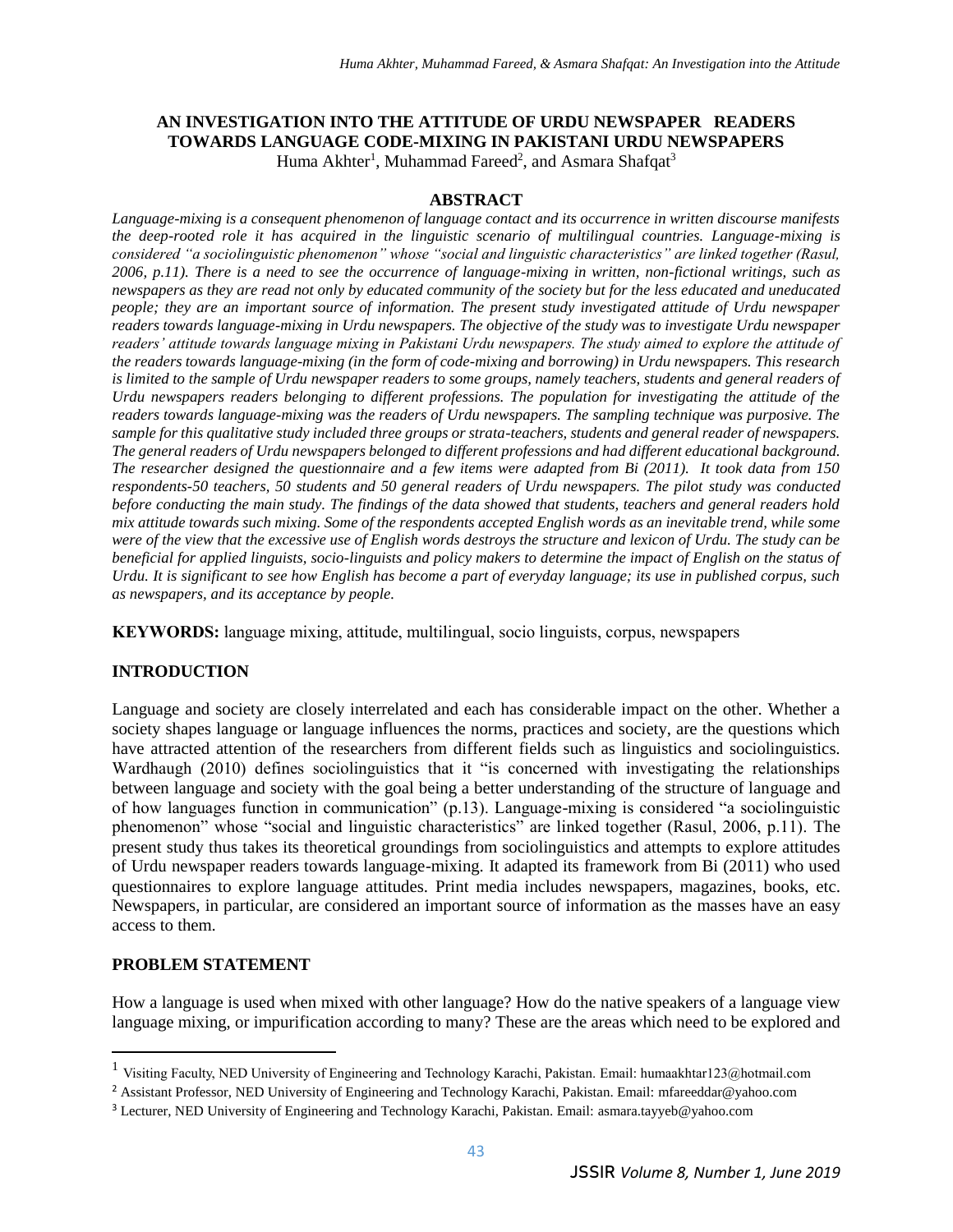the present study will aim to fill the research gap. There is a need to see the occurrence of language-mixing in written, non-fictional writings, such as newspapers as they are read by educated, less educated and uneducated persons. Previous studies in the local context have focused on the use of code-mixing and codeswitching in spoken corpora, but the present study will focus on written discourse. Despite the ample research in the area there remain substantial gaps in our knowledge and understanding of the phenomenon of language-mixing in print media in Pakistan. In the previous studies the focus had been on the patterns and functions of the phenomenon related to language contact (Rani, 2008; Muhammad & Mahmood, 2013; Rasul, 2013; Rafi, 2013; Ehsan & Aziz, 2014). The aspect of attitude towards the phenomenon remains unexplored and it will aim to fill the gaps in the previous researches in Pakistan and provide significant knowledge for future directions in the research. Presently, English is used along with Urdu which is the lingua franca of Pakistan. This language-mixing is accepted by people who hardly notice when two codes or languages are mixed. Only a few would lament the impurification of Urdu due to code-mixing and codeswitching in spoken and written language. The present study will be useful not only for the applied linguists and sociolinguists but also for policy makers. This study will provide an insight into the need for language policy in formal, written corpora such as print media. The study aimed to investigate Urdu newspaper readers' attitude towards language-mixing in Pakistani Urdu newspapers to answer the following question:

What is the attitude of the readers towards language-mixing (in the form of code-mixing and borrowing) in Urdu newspapers?

# **LITERATURE REVIEW**

Language choice is an important area to be investigated and the choice of code is of significant importance as it "indexes social values and attitudes" (Ho, 2007). Linguistic choices reflect the identity and attitude towards a particular code which is significant from socio-cultural approach. The present study's focus on attitudinal dimension is related to socio-linguistic as well as socio-cultural dimension.

Language attitudes determine the quality as well as quantity of language mixing (Bhatia & Ritche, 2004). The language that speakers choose reflects their attitude towards a particular code. Attitude is generally viewed as an outcome of perceptions and beliefs held by individuals and this attitude receives the great influence from the context in which individuals use language. "Attitudes often are the product of dominant ideology, concepts and opinions and may be divided along the positive-negative continuum" (Jabeen, Mahmood & Rasheed, 2011, p.110). "Investigating language attitudes is a systematic and critical method of exploring the variety of ways in which people behave towards a language" (Jabeen et al., 2011, p.119).

There is evident difference "between overt (conscious) and covert (unconscious) attitudes towards LM/S [language-mixing/switching]" (Bhatia & Ritchie, 2004). "Puritans and self-appointed guardians of language" protest against code-mixing and code-switching and view them "as a sign of the linguistic death of one of the two participating languages and call for action to maintain the "purity" of the linguistic systems in question'"(Bhatia & Ritchie, 2004, p.388). Rasul (2006) investigated "socio-cultural implications of code-mixing and language hybridization in Pakistan". She argues:

The social aspects of code-mixing, which include various factors ranging from the setting, addressee and addresser to the prestige attached to a language and its socio-historical background; determine the linguistic choices in the process of code-mixing. On the other hand the linguistic choices of items to be code-mixed reflect the socio-cultural context. (p. 11)

Noor et al. (2015) states that "in written discourse, especially, in textbooks such switches need to be avoided by all writers or carefully replaced by their substitutes by the compilers of the textbooks" (p.18).

Pakistani learners learn Urdu (their national language) in schools with the help of textbooks. They perceive these English switches and add them to their Urdu lexicon. In this way, they remain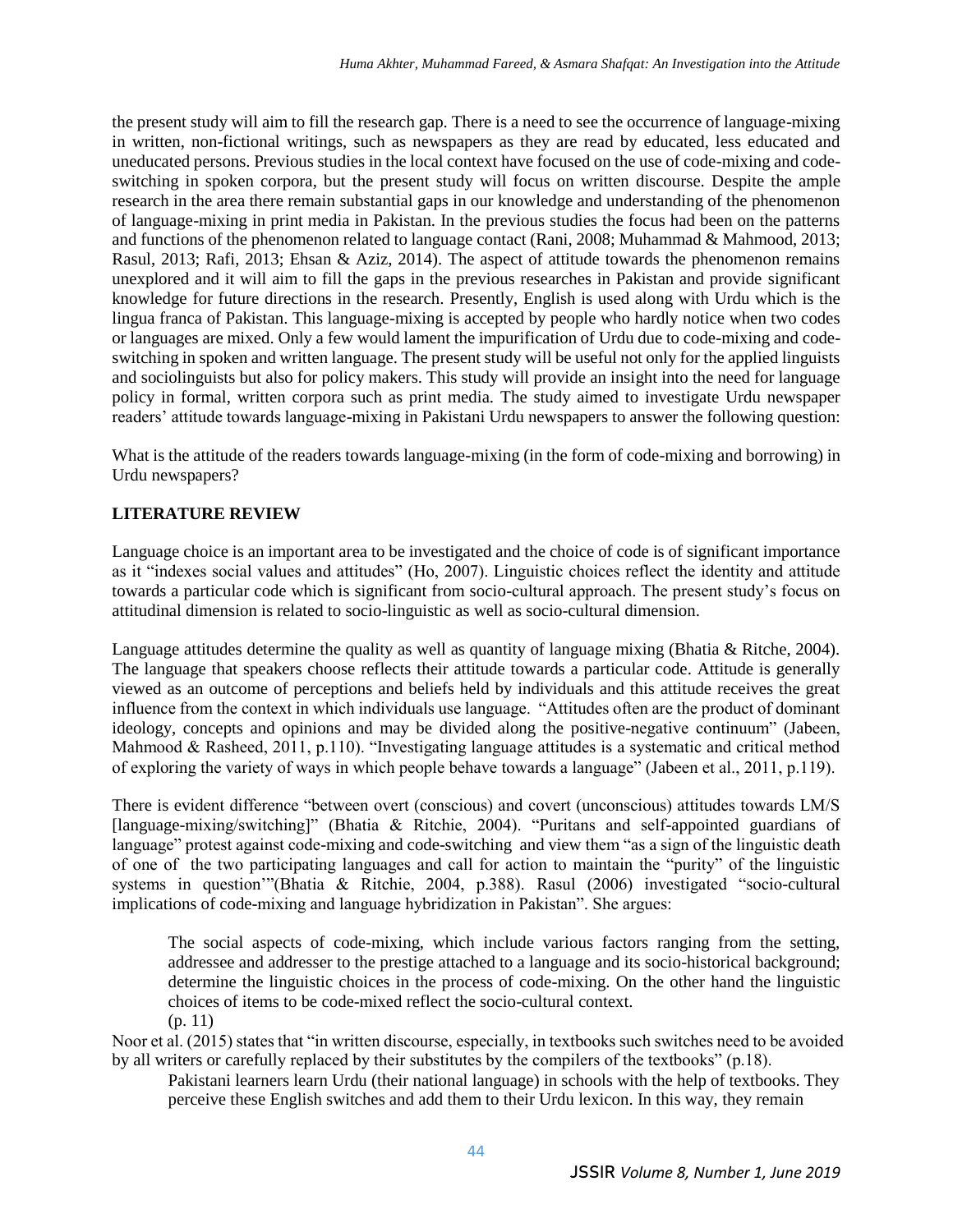unable to learn their Urdu equivalents. It harms the enthusiasm towards their national language as well as to the nation's unity. (Noor et al., 2015, p.19)

In a multilingual state like Pakistan, English serves many functions and receives mixed attitude of the people of Pakistan. It enjoys a special place in the country as it is the language used in all the important spheres of life- education, media, science, technology, etc. (Sultana, 2009). Urdu is the national language of the country and has a rich treasure of vocabulary. Mohammad and Mahmood (2013) explored "the variation of Urdu as a result of language contact" (p.134). The findings of their study revealed that language-mixing of English nouns have become a prevalent trend in the written writings of Urdu magazines. While Qadir (2011) states the opposite and argues that the use of English words in Urdu textbooks is imprinting a strong impact on the status of Urdu language.

### **METHODOLOGY**

Research design of a study is a significant aspect which should be given an extensive thought before embarking on any study. Bhattacherjee (2012) defines research design as consisting of the 'data collection process', 'the instrument development process', and the 'sampling process'. (p. 35) The population for investigating the attitude of the readers towards language-mixing was the readers of Urdu newspapers. "Newspapers are as varied as their readers as they comprise multiple socio-economic levels as well as professional and educational differences" (Erwin-Billones, 2012, p. 41). The readers of newspapers belong to different fields and social classes. In Pakistan people from different classes, education levels and professions read Urdu newspapers. As the population is large and to have an access to all the readers of newspaper could be unmanageable for the researcher so the sampling technique was purposive sampling. The sample included three groups or strata-teachers, students and general reader of newspapers. The general readers of Urdu newspapers belonged to different professions and had different educational background.

| <b>TABLE 5.1 DISTRIBUTION OF THE SAMPLE</b> |    |               |
|---------------------------------------------|----|---------------|
| Number of:                                  | f  | $\frac{6}{9}$ |
| Students                                    | 50 | 33.3          |
| <b>Teachers</b>                             | 50 | 33.3          |
| General readers<br>of Urdu<br>newspaper     | 50 | 33.3          |

Table 5.1 shows that there were 50 (33.3%) teachers, 50 (33.3%) students, and 50 (33.3%) were general readers of newspapers. The rationale for choosing teachers and students as sample was to get an insight into the opinion of the people involved in educational process which might provide pedagogical implications in future regarding the use of English in Urdu corpus and its impact on the status and structure of Urdu. However the category 'general readers' was used to include people other than teachers and students and people belonging to different professions, age group and educational background.

The research instrument for the present study included questionnaire. The questionnaire was designed by the researchers of the present study, but it adapted some items from Bi (2011) with close-ended and two open-ended items. The respondents were asked to fill the questionnaires and return them. Out of the filled questionnaires, 26 questionnaires were rejected due to various reasons as they could affect the validity of the findings.

There can be various ethical issues for a researcher during data collection and analysis phase. Creswell (2007) points out towards the ways of ensuring ethical considerations. What ethical considerations should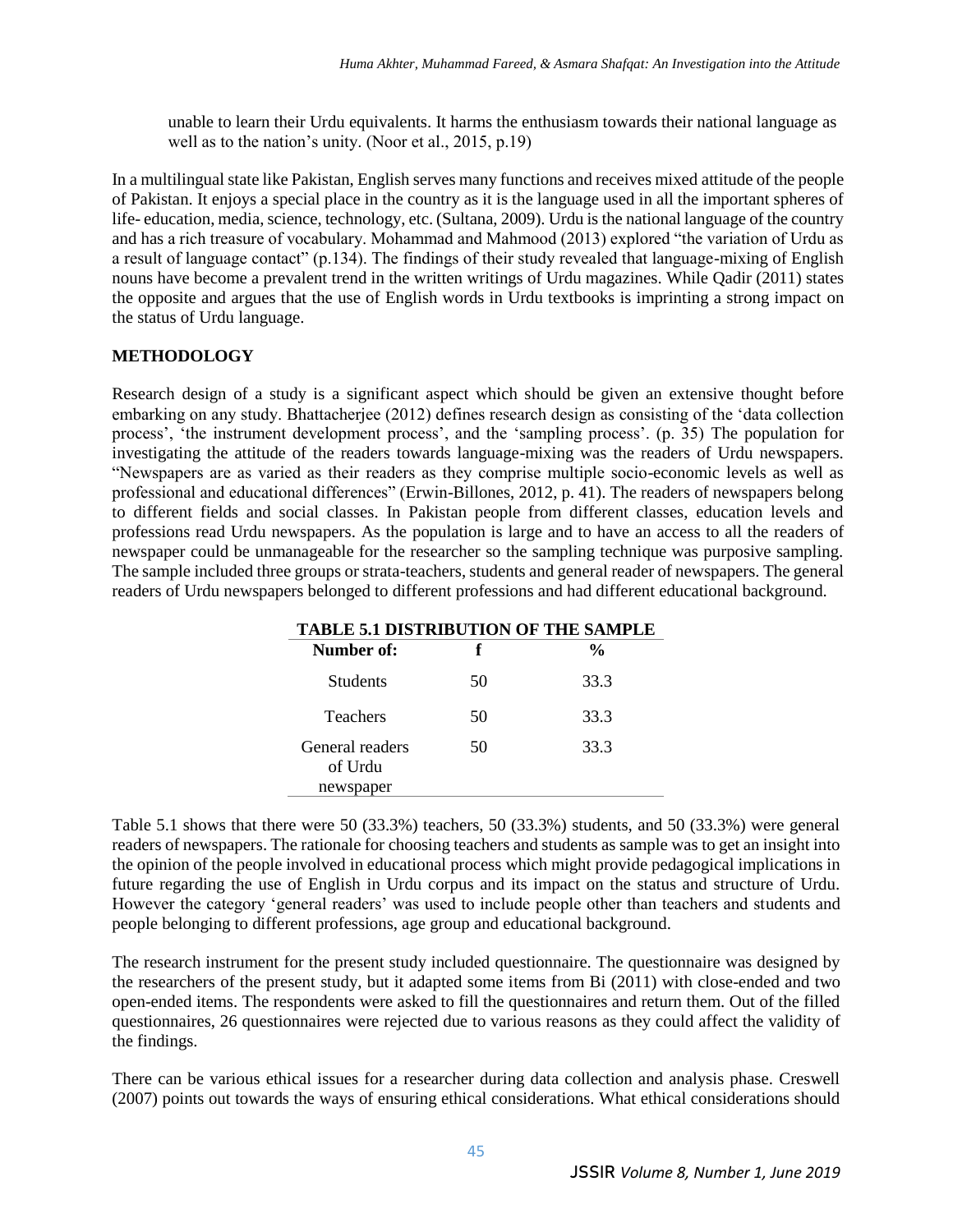be taken in heed in administering survey questionnaires? Creswell (2007) suggests protecting the anonymity of the respondents or participants. (p. 141-142). In administering the questionnaire the respondents were informed generally about the aims of the research to ensure that the study would not bring any harm to them. Their consent was taken which allowed the respondents to participate in the study voluntarily and withdraw at any time they feel uncomfortable. Research instruments can be validated through different ways. Among them, some are self-validation, pilot validation and expert validation. The questionnaire was sent to experts. The experts were language teachers and scholars. The experts were required to go through the questionnaire and give an opinion on it. The opinion of the experts was significant, some changes were made and items deleted from the questionnaire in the light of the opinion. For reliability an inter-rater reliability analysis using the Kappa statistic was performed to determine consistency among raters. In the light of the responses of two raters the inter-rater reliability for the ratters was found to be Kappa = 0.672 which is considered good for the reliability of the tool. The questionnaire was also piloted for pilot validation. The main aim of piloting is to measure the feasibility of the research plan and to identify anticipated threats to the study before embarking on the main study. The pilot study for the questionnaire was conducted on a group of people who were similar to the sample of the main study, but were not the actual ones. The sample for the pilot study was not a part of the main study. They included 5 teachers, 1 student and 2 general readers of Urdu newspapers.

## **DATA ANALYSIS AND FINDINGS**

A survey questionnaire was used to collect opinions of Urdu newspaper readers towards the use of English in Urdu newspapers. There were 150 valid questionnaires used for analysis. The sample consisted of 50 teachers, 50 students and 50 general readers of newspapers. The data collected from the questionnaire were analyzed using Statistical package for Social Sciences (SPSS) version 16.0.

|                |                    |                |               |      |                  |             |                                             | <b>Gender</b>    |                    |                |                   |               |                       |             |               |               |                        |  |
|----------------|--------------------|----------------|---------------|------|------------------|-------------|---------------------------------------------|------------------|--------------------|----------------|-------------------|---------------|-----------------------|-------------|---------------|---------------|------------------------|--|
|                | <b>Male</b>        |                |               |      |                  |             |                                             |                  | <b>Female</b>      |                |                   |               |                       |             |               |               |                        |  |
|                | $\mathbf{F}$       |                |               |      | $\frac{0}{0}$    |             |                                             |                  | $\mathbf{F}$       |                |                   |               | $\frac{0}{0}$         |             |               |               |                        |  |
| 29             |                    |                |               | 19.3 |                  |             | 121                                         |                  |                    |                | 80.7              |               |                       |             |               |               |                        |  |
|                |                    |                |               |      |                  |             |                                             | Age              |                    |                |                   |               |                       |             |               |               |                        |  |
|                | <b>Below</b><br>18 |                | 18-25         |      | $26 - 30$        |             | 31-35                                       |                  | 36-40              |                | 41-45             |               | 46-50                 |             | 51-55         |               | <b>56 and</b><br>above |  |
| f              | $\frac{0}{0}$      | f              | $\frac{6}{6}$ | f    | $\frac{0}{0}$    | f           | $\frac{6}{6}$                               | f                | $\frac{6}{6}$      | F              | $\frac{6}{6}$     | f             | $\frac{6}{6}$         | f           | $\frac{6}{6}$ | $\mathbf F$   | $\frac{6}{9}$          |  |
| 48             | 32.0               | 20             | 13.3          | 24   | 16.0             | 25          | 16.7                                        | 5 <sup>5</sup>   | 3.3                | 9              | 6.0               | 5             | 3.3                   | 7           | 4.7           | 7             | 4.7                    |  |
|                |                    |                |               |      |                  |             |                                             | <b>Education</b> |                    |                |                   |               |                       |             |               |               |                        |  |
| <b>Primary</b> |                    |                | <b>Middle</b> |      | <b>Secondary</b> |             |                                             | <b>Higher</b>    |                    |                | <b>Graduation</b> |               |                       | Post-       |               |               |                        |  |
|                |                    |                |               |      |                  |             |                                             |                  |                    | secondary      |                   |               |                       |             |               | graduation    |                        |  |
| F              |                    | $\frac{0}{0}$  | $\mathbf f$   |      | $\frac{0}{0}$    | $\mathbf f$ | $\frac{0}{0}$                               |                  | f<br>$\frac{0}{0}$ |                | f                 |               | f<br>$\frac{0}{0}$    |             |               | $\frac{0}{0}$ |                        |  |
|                |                    | $\blacksquare$ | 3             |      | 2.0              | 8           | 5.3                                         |                  | 49                 | 32.7           |                   | 62            |                       | 41.3<br>28  |               |               | 18.7                   |  |
|                |                    |                |               |      |                  |             | <b>Frequency of reading Urdu newspapers</b> |                  |                    |                |                   |               |                       |             |               |               |                        |  |
| <b>Daily</b>   |                    |                |               |      |                  | Weekly      |                                             |                  |                    | <b>Monthly</b> |                   |               | <b>Whenever I get</b> |             |               |               |                        |  |
|                |                    |                |               |      |                  |             |                                             |                  |                    |                |                   |               |                       | opportunity |               |               |                        |  |
| F              |                    |                | $\frac{0}{0}$ |      | f                |             | $\frac{0}{0}$                               |                  | F                  |                |                   | $\frac{0}{0}$ | f                     |             |               | $\frac{0}{0}$ |                        |  |
| 43             |                    |                |               | 28.7 | 41               |             |                                             | 27.3             |                    | 11             |                   | 7.3           |                       | 55          |               | 11.7          |                        |  |

## **TABLE 6.1 DEMOGRAPHIC DETAILS OF THE RESPONDENTS**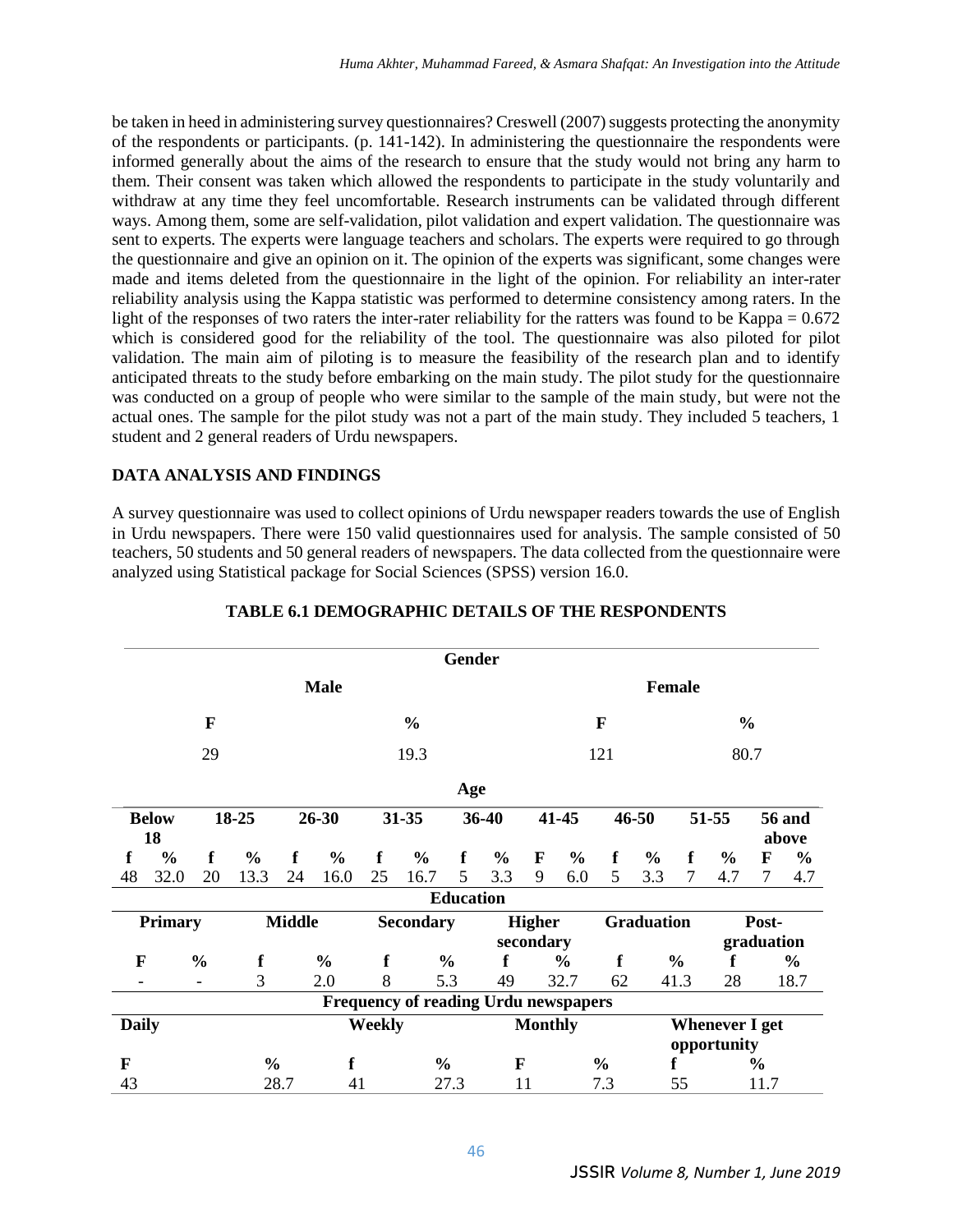There were 19.3% male and 80.7% female participants. 32.0% participants were below 18, 13.3% were between18 and 25, 16.0% were 26 and 30, 16.7% were between 31 and 35, 3.3 % were between 36 and 40, 6.0% were between 41 and 45, and 3.3% were 46 and 50, 4.7% were 51 and 55, 4.7% were between 56 and above. There were 2.0% middle, 5.3% secondary, 32.7% higher secondary, 41.3% graduates and 18.7% post-graduate respondents. There were 28.7% respondents who read Urdu newspapers daily. The frequency and percentage of the close-ended questionnaire responses are shown in Table 6.2:

| <b>TABLE 6.2 RESULTS OF THE QUESTIONNAIRE</b><br>Label                                                                     | <b>Strongly</b> |                   | <b>Disagree</b> |                  | <b>Neutral</b>  |                   | Agree           |                   | <b>Strongly</b> |               |
|----------------------------------------------------------------------------------------------------------------------------|-----------------|-------------------|-----------------|------------------|-----------------|-------------------|-----------------|-------------------|-----------------|---------------|
|                                                                                                                            | disagree        |                   |                 |                  |                 |                   |                 |                   | agree           |               |
|                                                                                                                            | f               | $\frac{0}{0}$     | f               | $\frac{0}{0}$    | f               | $\frac{0}{0}$     | f               | $\frac{0}{0}$     | f               | $\frac{0}{0}$ |
| find English words in Urdu<br>$1. \quad I$<br>newspapers easier to understand.                                             | $\overline{4}$  | 2.7               | 7               | 4.7              | $\overline{13}$ | 8.7               | $\overline{76}$ | $\overline{50.7}$ | $\overline{50}$ | 33.3          |
| 2. I find it comfortable to read and<br>understand Urdu news due to English<br>words.                                      | 6               | 4.0               | 15              | 10.0             | 25              | 16.7              | 65              | 43.3              | 39              | 26.0          |
| 3. When I read English words in Urdu<br>newspapers, it helps me understand terms<br>which do not have equivalents in Urdu. | $\overline{4}$  | 2.7               | 12              | 8.0              | 15              | 10.0              | 63              | 42.0              | 56              | 37.3          |
| 4. The use of English in Urdu newspapers<br>can provide opportunities to learn<br>English.                                 | 9               | 6.0               | 14              | 9.3              | 21              | 14.0              | 60              | 40.0              | 46              | 30.7          |
| 5. The use of English words in Urdu<br>of<br>newspapers<br>sign<br>is<br>a<br>internationalization.                        | 25              | 16.7              | 26              | 17.3             | 33              | 22.0              | 42              | 28.0              | 24              | 16.0          |
| 6. I find English<br>words in Urdu<br>newspapers modern.                                                                   | 18              | 12.0              | 22              | 14.7             | 28              | 18.7              | 51              | 34.0              | 31              | 20.2          |
| 7. It is due to English that I am ashamed<br>of using Urdu words.                                                          | 68              | 45.3              | 35              | 22.0             | 21              | 14.0              | 16              | 10.7              | 12              | 8.0           |
| 8. It bothers me while reading English<br>words used in Urdu newspapers.                                                   | 59              | 39.3              | 47              | 31.3             | 17              | 31.3              | 20              | 13.3              | $\overline{7}$  | 4.7           |
| 9. People who do not understand English<br>words in Urdu newspapers will be at<br>disadvantage.                            | 18              | $\overline{12.0}$ | $\overline{13}$ | $\overline{8.7}$ | $\overline{17}$ | $\overline{11.3}$ | 49              | 32.7              | $\overline{53}$ | 35.3          |
| 10. It is due to frequent use of English<br>words that I am unable to recall Urdu<br>words.                                | 25              | 16.7              | 20              | 13.3             | 29              | 19.3              | 52              | 34.7              | 24              | 16.0          |
| 11. In my opinion mixing English in Urdu<br>leads to the loss of Urdu.                                                     | 18              | 12.0              | 15              | 10.0             | 15              | 10.0              | 43              | 28.7              | 59              | 39.3          |
| 12. I think that English can impurify<br>Urdu.                                                                             | 24              | 16.0              | 19              | 12.7             | 16              | 10.7              | 36              | 24.0              | 55              | 36.2          |

Table 6.2 provides complete details of the data. 76 (50.7%) and 50 (33.3%) of the participants believe they find English words in Urdu newspapers easier to understand, 65 (43.3%) and 39 (26.0%) agree that they find it comfortable to read and understand Urdu news due to English words, similarly 63 (42.0)% and 53 (37.3%) participants are of the opinion that when they read English words in Urdu newspapers, it helps them understand terms which do not have equivalents in Urdu, like wise 60 (40.0%) and 46 (30.7%)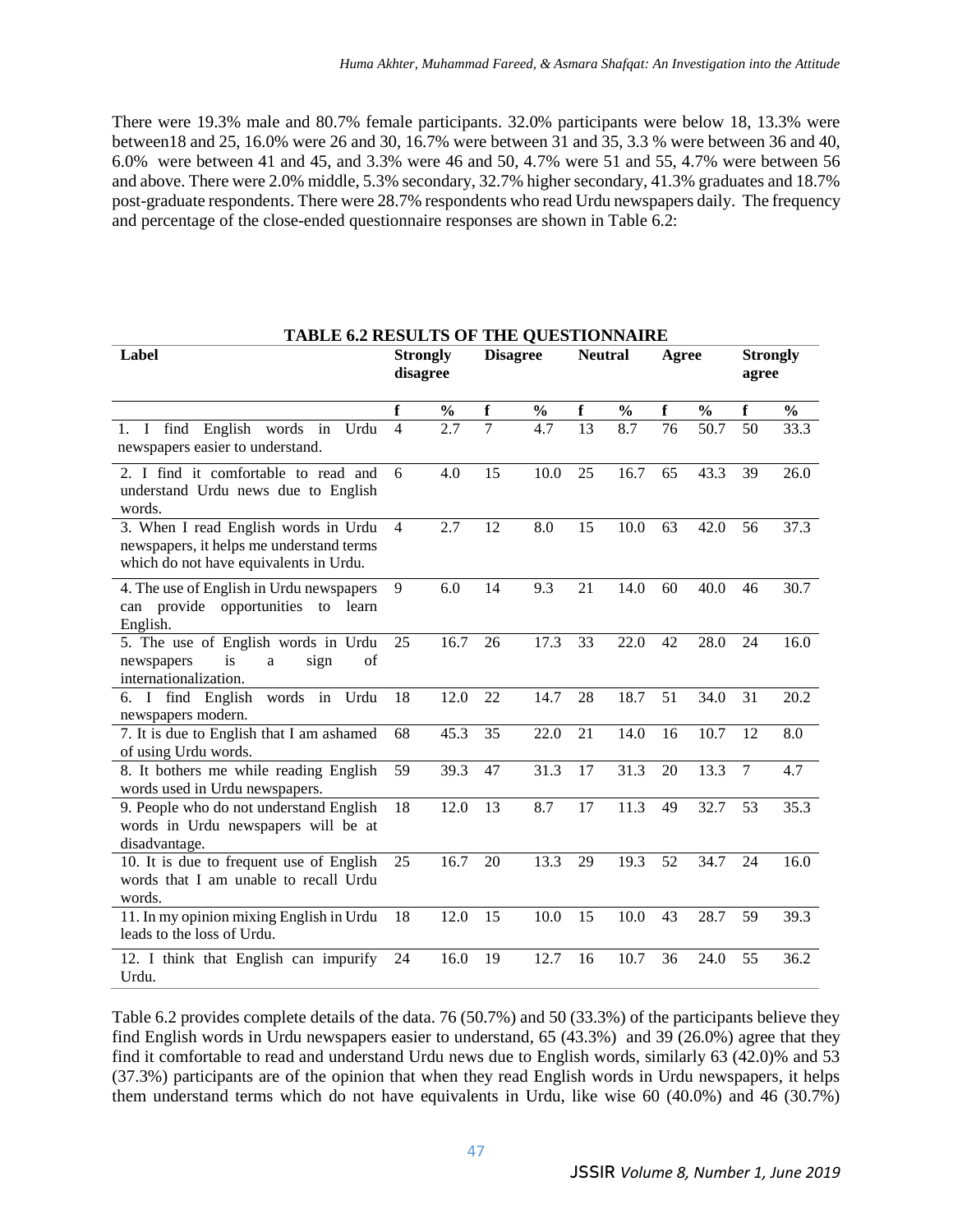consider that the use of English in Urdu newspapers can provide opportunities to learn English, furthermore 42 (28.0%) and 24 (16.0%) participants are in favour that the use of English words in Urdu newspapers is a sign of internationalization. 51 (34.0%) and 31 (20.2%) agree that they find English words in Urdu newspapers modern. 43 (28.7%) and 59 (39.3%) of the respondents believe that mixing English in Urdu leads to the loss of Urdu. 36 (24.0%) and 55 36.2%) think that English can impurify Urdu.

On the contrary, 25 (16.7%) and 26 (17.3%) respondents disagree that the use of English words in Urdu newspapers is a sign of internationalization, similarly 68 (45.3%) and 35 (22.0%) disagree that it is due to English that they are ashamed of using Urdu words, likewise 59 (39.3%) and 47 (31.3%) participants are of the opinion that it does not bother them while reading English words used in Urdu newspapers, moreover 25 (16.7%) and 20 (13.3%) disagree that it is due to frequent use of English words that they are unable to recall Urdu words, finally 24 (16.0%) and 19 (12.7%) participants do not feel that English can impurify Urdu.

Through the open-ended questions asking about the advantages and disadvantages, many themes emerged. Thematic analysis of the responses of open-ended questions threw light on the opinion of Urdu newspaper readers about the use of English words. The responses showed that there are many advantages and disadvantages of using English words in Urdu newspapers. The use of English words enables familiarity with English words. R32, "People get familiarity [with] some more English words".

R12, "English is immersed in Urdu and becomes our habit so we see fluency not only in Urdu but in English as well". English words have become so widespread that they help understanding Urdu. R60, "it [the use of English words] can increase our knowledge of English words". The readers get a chance to read and learn English words. R97, "it is better to use English words in Urdu newspaper for such words which do not exist in Urdu". There are many words whose equivalents are not available in Urdu, thus justifying the use of them in Urdu.

It gives awareness about different terms. R36, "[It] helps to create awareness about international, scholarly, political and social terms". It has the advantage of the ease of use. R18, "some words in Urdu are difficult and news can be understood with English words only". R39, "There are many words whose Urdu translation is complex. There are many disadvantages as well. It destroys the beauty of Urdu. R4 opined:

[it is of] no use, just to explain the point of view in easy words, English vocabulary could be used, if most essential, otherwise it is destroying the sweetness of Urdu language. Urdu newspapers are the biggest source of promoting and learning Urdu. The use of English words unnecessarily is destroying the real language.

R8, "impurifies Urdu". English words destroy the purity of Urdu. According to some respondents the use of English words should be limited to its use only when necessary, otherwise it can affect vocabulary as well as the structure of Urdu.

R26, "[The] use of English can make us addict of this habit. Switching during our conversation from English to Urdu is also the outcome of such bad habits. It leads to inability to recall equivalents". The excessive use of English affects speaking of the readers and they tend to switch quite often and use English words that they have often read in Urdu newspapers. The use of English words in Urdu leads to the loss of identity. R25, "[it is also causing] distance from national language".

The national language of a country is a part of a nation's identity and this identity is not given sufficient importance. Urdu words are marginalized and English words are given preference over Urdu words. People have a negative attitude towards their own language due to frequent use of English and its acceptance in society. R139, "people feel ashamed talking in Urdu and the use of English in print as well as social media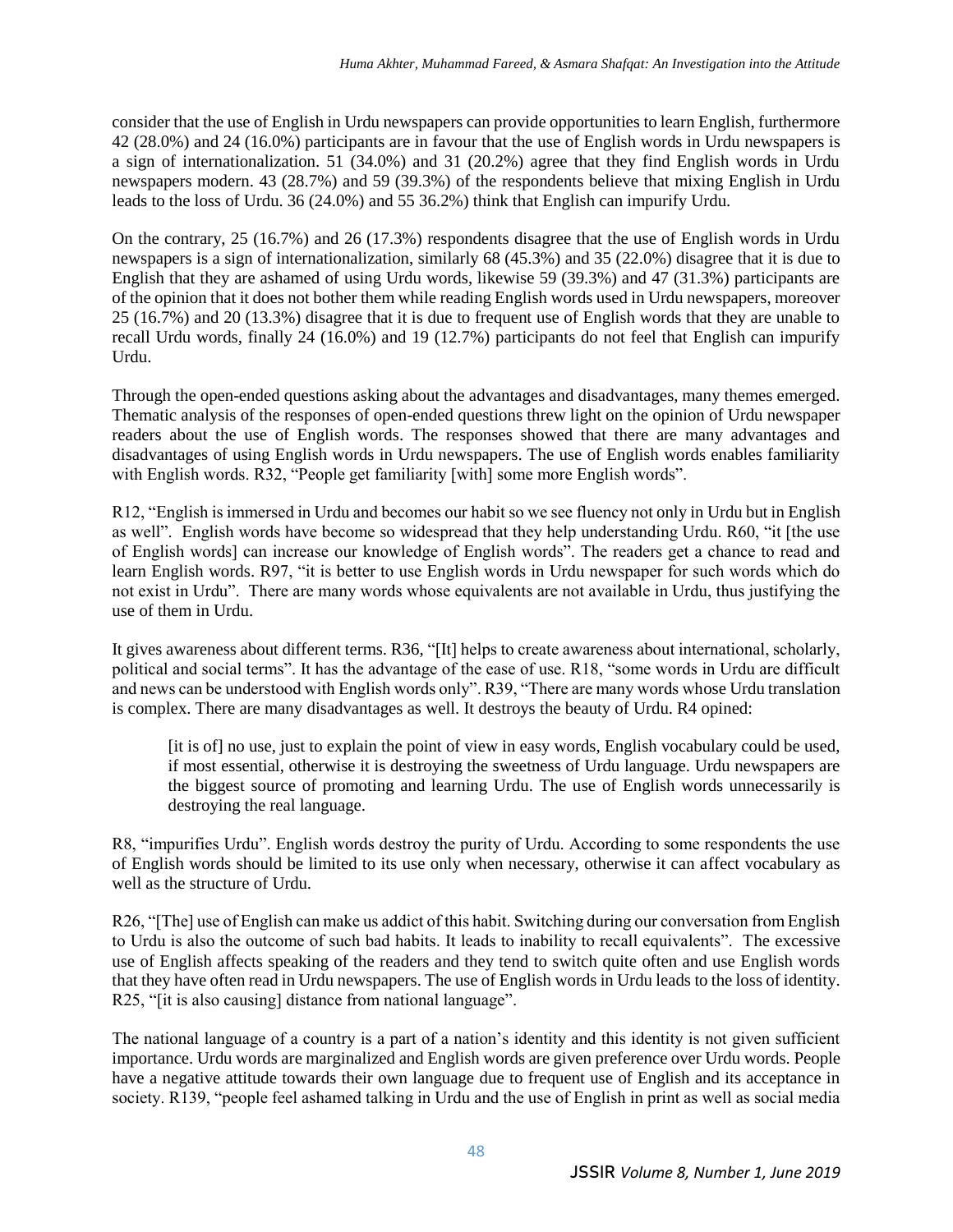has a negative impact on people". Language is associated with attitude that people hold towards that language. R147, "people perceive that using English make them modern and in effort of using English they are pacing far from Urdu language."

Some respondents suggest that Urdu newspapers should be in Urdu and frequent use of English words ought to be discouraged. R34, "Only one language should be used at a time to make long lasting effects on readers." The findings of the data showed that the readers of newspapers hold mixed attitude towards language-mixing or English-mixing. Some view it as a natural by-product of English/Urdu contact while others take it as a sign of impurity for the structure and lexicon of Urdu language. The mixing of English words in Urdu has taken many forms and they belong to different syntactic and semantic categories.

## **DISCUSSION**

Language contact results in linguistic phenomenon such as "language mixing", "code-switching", "borrowing", "language hybridization", "synthesis", etc. (Bhatia & Ritchie, 2004; Rasul, 2006; Sebba, 2012. The process of the mixing of languages can take many forms and some of them are code-mixing and code-switching. Code-mixing is specific to intra-sentential mixing, therefore it has been focused in the analysis of written discourse while in order to analyze spoken data the term code-switching is used. The study attempted to explore the attitude of the Urdu newspaper readers towards the use of English words.

English in Pakistan has acquired a role so deep-rooted that an uneducated person can understand English words such as "party", "corruption", "policy", "sports", "target-killing", etc. If words are used with their equivalents, it helps learning more. These findings are in line with Bi (2011) who found the positive role of English in e-discourse (internet). Cuc (2012) also found out that the prevalence of code-switching in newspapers manifests its acceptance by Filipino people who regard it as "function of multilingualism" (p.49). Similarly, Urdu newspaper readers accept English words in Urdu newspapers.

English is a flexible language and tends to be easily mixed with Urdu. The readers get a chance to read and learn English words. The respondents of the questionnaire believe that they find English words in Urdu newspapers easier to understand and comfortable to read and understand Urdu news due to English words. The use of English in Urdu newspapers can provide opportunities to learn English. The participants are in favour that the use of English words in Urdu newspapers is a sign of internationalization. They find English words in Urdu newspapers modern. Thus, they have a favourable attitude towards the use of English words in Urdu. Mushtaq and Zahra (2012) also concluded that English-mixed items symbolize modernity and attract favourable attitude from the people.

On the other hand, the respondents believe that mixing English in Urdu leads to the loss of Urdu. English can impurify Urdu. It is due to English that they are ashamed of using Urdu words. It is due to frequent use of English words that they are unable to recall Urdu words. Bi (2011) also identified that people in China regret the use of English in Chinese as it can lead to the loss and decline of Chinese. English words in Urdu newspapers manifest the immense impact that English is holding on Urdu writing. There are many words whose equivalents are not available in Urdu, thus justifying the use of them in Urdu. It gives awareness about different terms. It helps to create awareness about international, scholarly, political and social terms. It has the advantage of the ease of use. There are many words whose Urdu translations are complex, in comparison English words are easier.

The use of English words destroys the beauty and purity of Urdu. According to some respondents the use of English words should be limited to its use only when necessary, otherwise it can affect vocabulary as well as structure of Urdu. The question of the impact of code-mixing of English on the status of Urdu is an important one: "...how far this code-mixing adds to the richness of Urdu or affects is beauty; and what implications does it have with reference to the issues of globalization and Identity" (Rasul, 2013, p.71). Muhammad and Mahmood (2013), on the contrary, claim that "Urdu is a flexible language" and is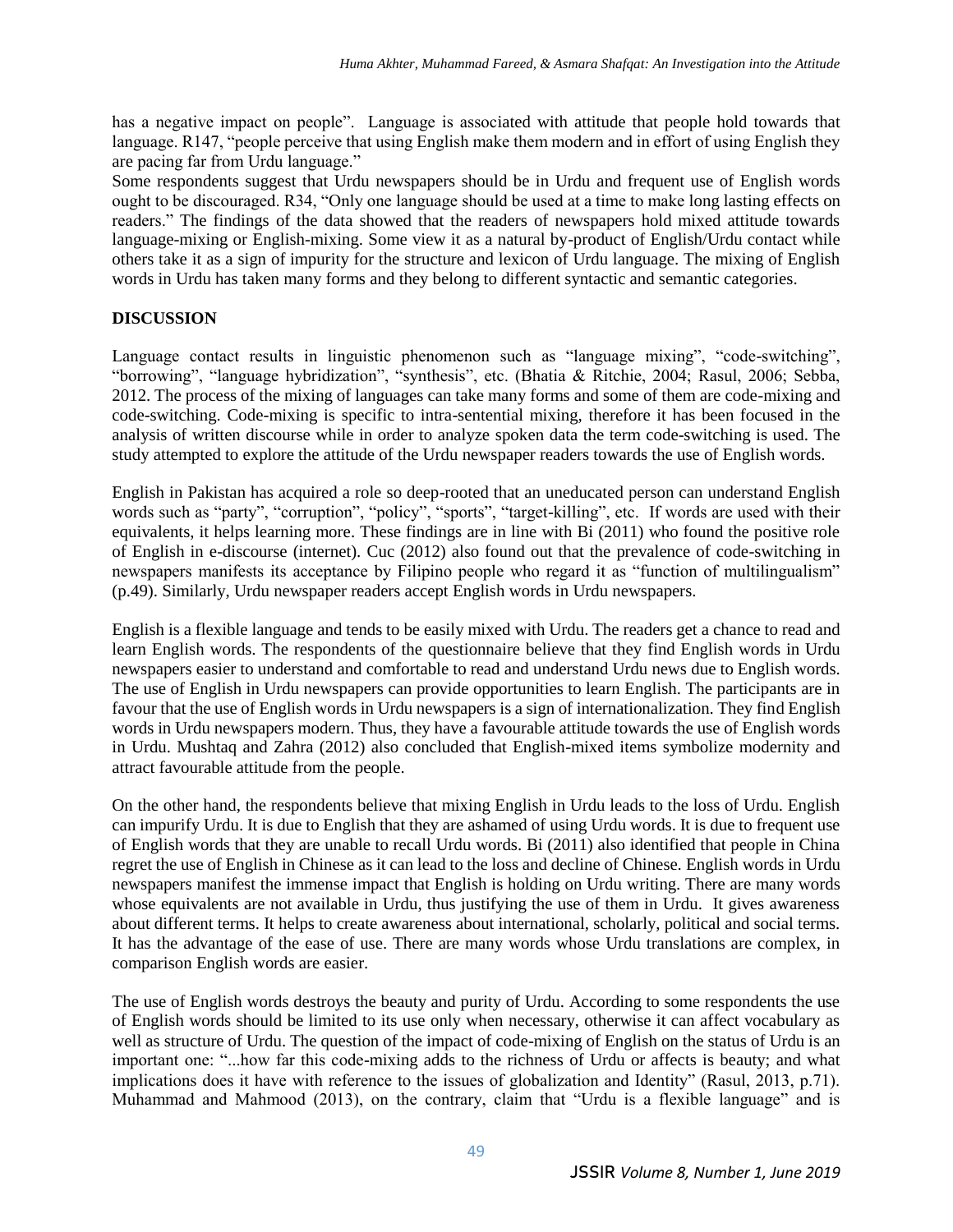"absorbing" words from other languages, particularly English in such a way that its own structure is not "distorted". They contend that English words are used "at the expense of their Urdu correlates" (p.134). The increase in the use of English words in Urdu writings is mainly due to the emergence of novice terms and innovations.

The use of English words in Urdu causes loss of Urdu vocabulary. The excessive use of English affects speaking of the readers and they tend to switch quite often and use English words that they have often read in Urdu newspapers. The use of English words in Urdu leads to the loss of identity. The national language of a country is a part of a nation's identity and this identity is not given sufficient importance it can suffer declining. Despite being the official language, Urdu cannot develop. Due to excessive use of English, Urdu is losing its identity. Urdu words are marginalized and English words are given preference over Urdu words. Kachru (1986) has called this phenomenon "Englishization". Hsu (2009) stated that English enjoys the status of being prestigious language as it asserts "modernity, progress and globalization". The people who have neutral attitude towards code-mixing of English see it as an inevitable demand of modern age and an 'international trend' which attempts 'to internationalize Taiwan's market when used in advertisements'. On the other hand uneducated participants of the study and particularly old people hold negative attitude towards code-mixing of English. There is also the realization that once they have learned English they will be empowered but if their mother tongue is at stake due to English they will have negative feelings towards English.

People have negative attitude towards their own language due to frequent use of English and its acceptance in society. They feel ashamed talking in Urdu and the use of English in print as well as social media has a negative impact on people. People perceive that using English make them modern and in effort of using English they are pacing far from Urdu language. English is associated with prestige.

Some respondents suggest that Urdu newspapers should be in Urdu and frequent use of English words ought to be discouraged. Only one language should be used at a time to make long lasting effects on readers. The readers of Urdu newspapers hold mixed attitude towards mixing of English words in Urdu. Some respondents accept it as a positive addition to the language, while some see it (code-mixing) as a negative phenomenon. Bi (2011) concluded that there should be some regularization to watch the frequent insertions of English words in Chinese. Bi (2011) calls for a need to devise balance in the use of more than one language whose result is code-mixing so as to avoid 'cultural interference' (p.60). The readers of Urdu newspapers hold mixed attitude and show a degree of acceptance towards English-mixing in Urdu.

## **CONCLUSION**

In a multilingual country such as Pakistan language-mixing is a common linguistic phenomenon. Many researchers in Pakistan have investigated this phenomenon from multiple aspects. The present study investigated the attitude of Urdu newspaper readers towards language-mixing of English words in Urdu written text, particularly in formal and published corpora such as newspapers. The findings of the data showed that students, teachers and general readers hold mix attitude towards such mixing. Some of the respondents accept English words as an inevitable trend, while some were of the view that the excessive use of English words destroys the structure and lexicon of Urdu. The study can be beneficial for applied linguists, socio-linguists and policy makers to determine the impact of English on the status of Urdu. It is significant to see how English has become a part of everyday language and its use in published corpus, such as newspapers, and is accepted by people. The future research can be focused on formal written texts such as textbooks to see how language-mixing of English words has affected Urdu language and how the native speakers of Urdu view this mixing in textbooks.

### **REFERENCES**